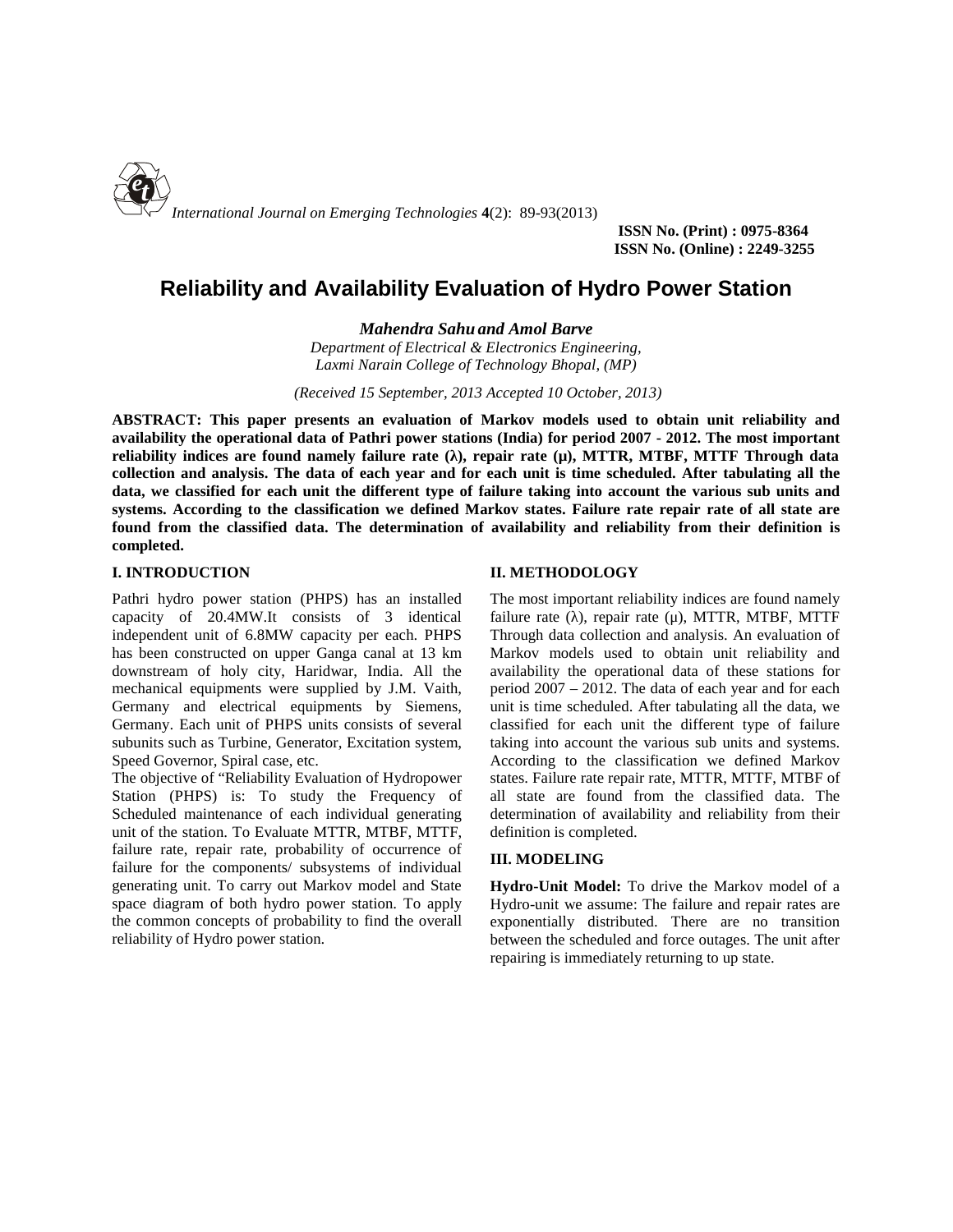

Fig.1 Three- state Markov model

We classify events of Hydro-unit and it's down state into:

1. Reserve, Preventive maintenance, and overhaul. 2. Generator.

3. Turbine (inlet gate, penstock, spiral case, butter fly valve, turbine bearing and runner)

4. Excitation system (thyristor, cooling system, equipped transformer, etc…..)

5. Governor system (servo motors, wicket gate, speed governor, etc……)

6. Main Unit Transformer.

7. Main Unit Circuit Breaker.

8. External Effects.

More developed model is driven as follows:



Fig.2 Developed hydro-unit model

| State    | State probability                                                  |      | Rate of departure         | Frequency of state              |
|----------|--------------------------------------------------------------------|------|---------------------------|---------------------------------|
| Number   |                                                                    |      |                           |                                 |
|          |                                                                    |      |                           |                                 |
| $\theta$ | $\mu$ 1 $\mu$ 2 $\mu$ 3 $\mu$ 4 $\mu$ 5 $\mu$ 6 $\mu$ 7 $\mu$ 8 /D | d0/D | $\lambda$ 1+ $\lambda$ 2+ | $(\lambda 1 + \lambda 2 +$      |
|          |                                                                    |      | $\lambda$ 3++ $\lambda$ 8 | $\lambda$ 3++ $\lambda$ 8) d0/D |
| 1        | λ1μ2μ3μ4μ5μ6μ7μ8/D                                                 | d1/D | $\mu$ 1                   | $\mu$ 1d1/D                     |
| 2        | μ1λ2μ3μ4μ5μ6μ7μ8 /D                                                | d2/D | $\mu$ 2                   | $\mu$ 2d2/D                     |
| 3        | $\mu$ 1 $\mu$ 2λ3 $\mu$ 4 $\mu$ 5 $\mu$ 6 $\mu$ 7 $\mu$ 8/D        | d3/D | $\mu$ 3                   | $\mu$ 3d3/D                     |
| 4        | μ1μ2μ3λ4μ5μ6μ7μ8/D                                                 | d4/D | $\mu$ 4                   | $\mu$ 4d4/D                     |
| 5        | $\mu$ 1 $\mu$ 2 $\mu$ 3 $\mu$ 4λ5 $\mu$ 6 $\mu$ 7 $\mu$ 8/D        | d5/D | $\mu$ 5                   | $\mu$ 5d5/D                     |
| 6        | μ1μ2μ3μ4μ5λ6μ7μ8 /D                                                | d6/D | μ6                        | $\mu$ 6d6/D                     |
| $\tau$   | μ1μ2μ3μ4μ5μ6λ7μ8/D                                                 | d7/D | $\mu$ 7                   | $\mu$ 7d7/D                     |
| 8        | μ1μ2μ3μ4μ5μ6μ7λ8/D                                                 | d8/D | $\mu$ 8                   | $\mu$ 8d8/D                     |

Table 1: State Probability Value & Frequency of Encountering States

Where  $D=d0+d1+d2+d3+d4+d5+d6+d7+d8$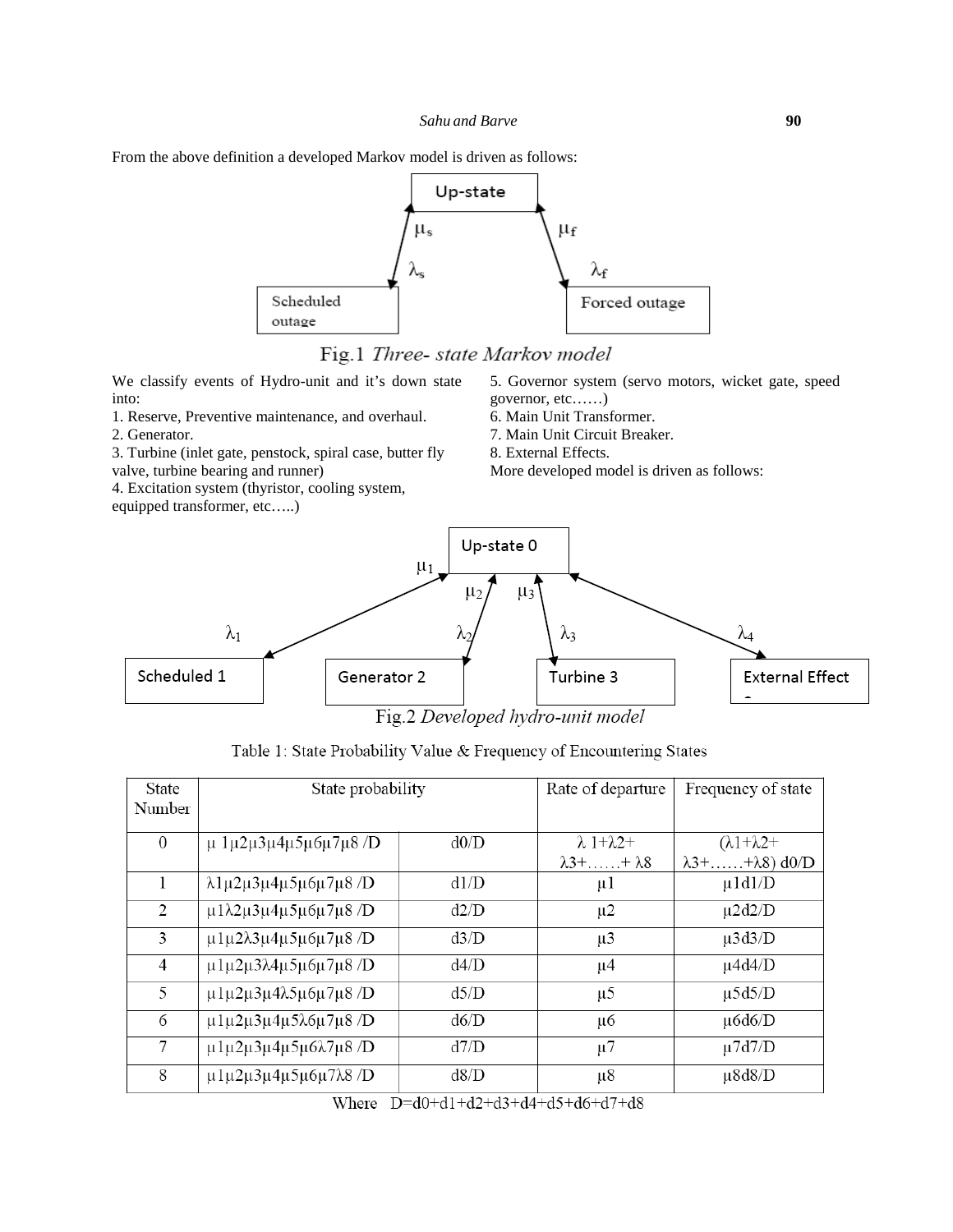**Plant Modeling:** To Model PHPS the three units should be studied together. The number of failure rates and repair rates of a unit for five year and for all the units are taken to determine the plant availability and reliability.

The state probabilities are determined by the same ways as for unit modeling. The probability of state 1 is the<br>
Reliability =  $P_0+P_3=0.996650$ <br>
Reliability =  $P_0+P_3=0.996650$ probability that the three units (PHPS) are up

 $P_1 = \mu_1 \mu_2 \mu_3 / \prod_{i=1}^3 (\lambda i + \mu i)$ 

Probability of state 8 is the probability that all the units are down

$$
P_8 = \lambda_1 \lambda_2 \lambda_3 / \prod_{i=1}^3 (\lambda i + \mu i)
$$

The frequency of encountering state 1 is,  $f1 = (1 +$  $2+3$ ) P1

The frequency of encountering state 8 is,  $f8 = (\mu 1 +$  $μ2+ μ3)/ P8$ 

#### **IV. RESULTS**

**Hydro-Unit Modeling:** For PHPS, The failure rate and repair rates for these states and their probability are shown bellow in table.

For evaluation of reliability and availability we will take the unit-I of PHPS,

$$
\\\text{Availability} = \frac{P0}{P4 + P6} = 0.99794
$$

According to the definition of reliability is considered as the probability of unit without failure.

Similarly we calculate all unit of availability and reliability of PHPS, the result is as shown in Table3 .Failure states are reset into the first repair state and therefore, the transition probabilities out of the failure states and out of the first repair state are identical.

**Plant Modeling: PHPS**: The maximum number component of state in a three component ,where each component can exist in two states, is  $2<sup>3</sup>$  or 8.This is shown in fig.3 in and  $\mu$  which represents the failure rate and repair rates of component and U and D indicates that the component is up or down respectively. The states to be combined for system success and failure are: 2-out-of-3 system - success = states 1,2,3,4 Failure =states 5,6,7,8 as shown in Table 4.

Table 2: Failure Rates, Repair Rates and State Probabilities for PHPS and CHPS

|                  | Pathri hydro power station(PHPS)<br>Down States event of hydro unit 1                |                         |                                   |                |                       |                       |                               |                      |                                 |                             |
|------------------|--------------------------------------------------------------------------------------|-------------------------|-----------------------------------|----------------|-----------------------|-----------------------|-------------------------------|----------------------|---------------------------------|-----------------------------|
| State<br>Number  | <b>Rasic Event</b>                                                                   | No.of<br>occurr<br>ence | <b>Total repair</b><br>times(hrs) | MTTR in<br>hrs | <b>MTBF</b><br>in hrs | <b>MTTF</b> in<br>hrs | Repair<br><b>Rate in</b><br>μ | Failure<br>Rate in A | Probability<br>Ωf<br>occurrence | State<br><b>Probability</b> |
| $\circ$          | Up State                                                                             |                         |                                   |                |                       |                       |                               |                      |                                 | 0.995421                    |
| 3                | Turbine(inlet<br>gate, penstock, spiral<br>case, butter fly valve, turbine           | 11                      | 54.2                              | 4.92727        | 3986.2                | 3981.255 0.20295      |                               | 0.00025              | 0.001236088                     | 0.00122938                  |
| $\boldsymbol{A}$ | Excitation<br>system(thyrister,cooling<br>system, equipped<br>transformer, and etc.) | 4                       | 9.55                              | 2.3875         | 10962                 | 10959.61 0.41885      |                               | 0.00009              | 0.000217798                     | 0.00021442                  |
| 6                | Main unit transformer                                                                | 7                       | 26.55                             | 3.79286        | 6264                  | 6260.207              | 0.26365                       | 0.00016              | 0.000605501                     | 0.0006056                   |
|                  |                                                                                      |                         | 108 22                            |                |                       |                       | 0.88545                       | n nnnsn              | 0.002059387                     |                             |
|                  | Reliability=0.996650 Availability=0.997940                                           |                         |                                   |                |                       |                       |                               |                      |                                 |                             |

|                                             | Pathri hydro power station(PHPS) |               |                                   |                |             |                |                |                   |                    |              |
|---------------------------------------------|----------------------------------|---------------|-----------------------------------|----------------|-------------|----------------|----------------|-------------------|--------------------|--------------|
|                                             |                                  |               | Down States event of hydro unit 2 |                |             |                |                |                   |                    |              |
| <b>State</b>                                | <b>Basic Event</b>               | No.of         | <b>Total repair</b>               | <b>MTTR</b> in | <b>MTBF</b> | <b>MTTF</b> in | Repair         | <b>Failure</b>    | <b>Probability</b> | <b>State</b> |
| <b>Number</b>                               |                                  | <b>OCCUIT</b> | times(hrs)                        | hrs            | in hrs      | hrs            | <b>Rate</b> in | Rate in $\lambda$ | $\sigma$ f         | Probability  |
|                                             |                                  | ence          |                                   |                |             |                | μ              |                   | occurrence         |              |
| $\bf{0}$                                    | <b>Up State</b>                  |               |                                   |                |             |                |                |                   |                    | 0.564728     |
| 2                                           | Generator                        | 4             | 31.6                              | 7.9            | 10962       | 10954.1        | 0.12658        | 0.0000913         | 0.000721191        | 0.0038339    |
| 3                                           | Turbine(inlet                    | 3             | 214.25                            | 71.4167        | 14616       | 14544.58       | 0.014          | 0.0000680         | 0.00491019         | 0.028115     |
|                                             | gate, penstock, spiral           |               |                                   |                |             |                |                |                   |                    |              |
|                                             | case, butter fly valve, turbine  |               |                                   |                |             |                |                |                   |                    |              |
|                                             | bearing, and runner)             |               |                                   |                |             |                |                |                   |                    |              |
| 6                                           | Main unit transformer            | 8             | 267.3                             | 33.4125        | 5481        | 5447.588       | 0.02993        | 0.0001836         | 0.006133449        | 0.4063897    |
| 8                                           | <b>External Effect</b>           | 3             | 36                                | 12             | 14616       | 14604          | 0.08333        | 0.0000685         | 0.000821693        | 0.00038339   |
|                                             |                                  |               | 549.15                            |                |             |                | 0.25385        | 0.00041           | 0.012586523        |              |
| Reliability=0.971118 Availability=0.9874134 |                                  |               |                                   |                |             |                |                |                   |                    |              |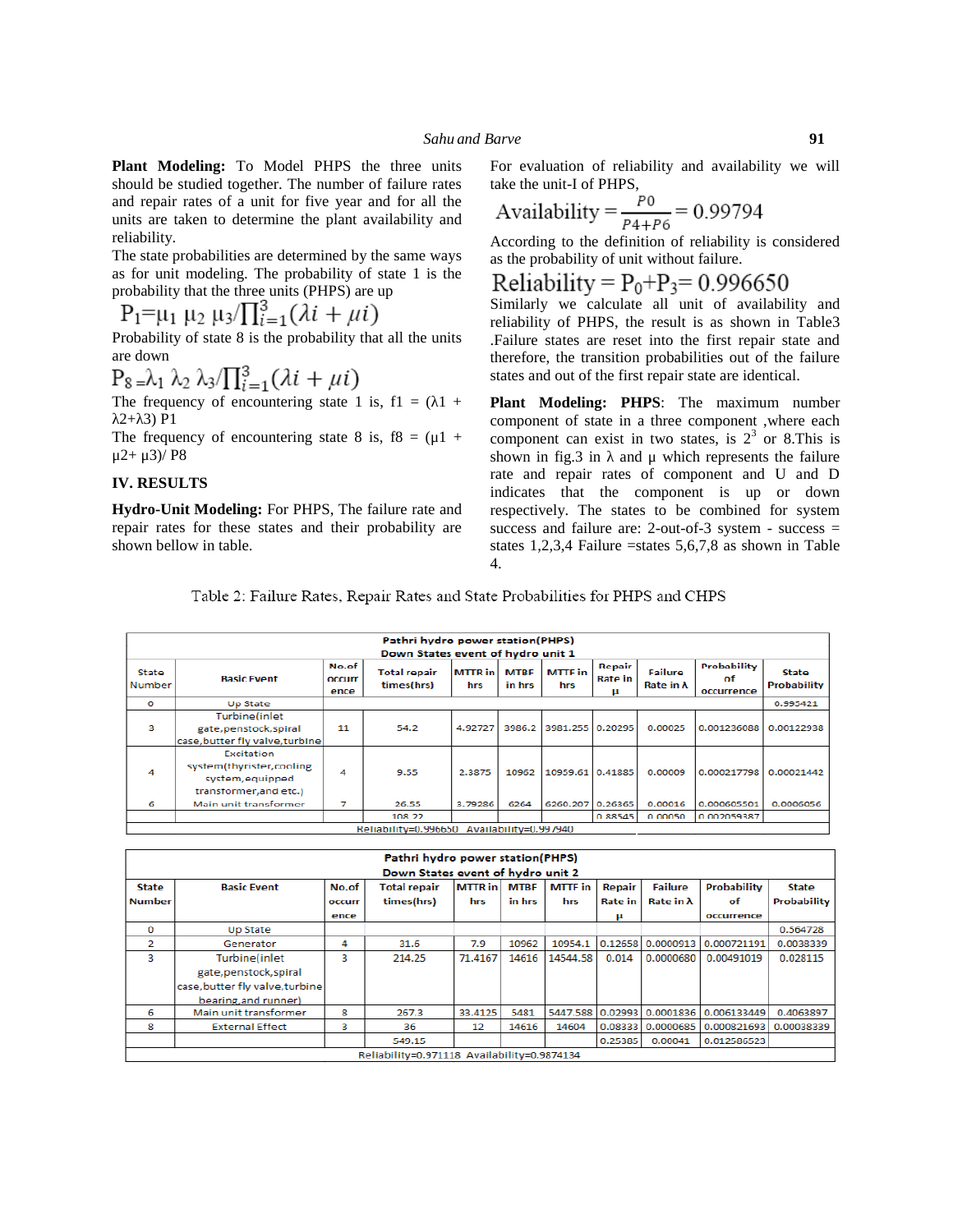*Sahu and Barve* **92**

|                                                 | Pathri hydro power station(PHPS)<br>Down States event of hydro unit 3 |               |                     |              |        |                  |         |                   |                    |                    |
|-------------------------------------------------|-----------------------------------------------------------------------|---------------|---------------------|--------------|--------|------------------|---------|-------------------|--------------------|--------------------|
|                                                 |                                                                       |               |                     |              |        |                  |         |                   |                    |                    |
| State                                           | <b>Rasic Event</b>                                                    | No.of         | <b>Total repair</b> | MTTR in MTBF |        | <b>MTTF</b> in   | Repair  | <b>Failure</b>    | <b>Probability</b> | <b>State</b>       |
|                                                 |                                                                       | <b>OCCULL</b> | times(hrs)          | hrs          | in hrs | hrs              | Rate in | Rate in $\lambda$ | of                 | <b>Probability</b> |
|                                                 |                                                                       | ence          |                     |              |        |                  | μ       |                   | occurrence         |                    |
| $\Omega$                                        | Up State                                                              |               |                     |              |        |                  |         |                   |                    | 0.9830485          |
| 3                                               | Turbine(inlet                                                         | 16            | 119.25              | 7.45313      | 2740.5 | 2733.047 0.13417 |         | 0.00037           | 0.00273            | 0.00273785         |
|                                                 | gate, penstock, spiral                                                |               |                     |              |        |                  |         |                   |                    |                    |
|                                                 | case, butter fly valve, turbine                                       |               |                     |              |        |                  |         |                   |                    |                    |
|                                                 | bearing, and runner)                                                  |               |                     |              |        |                  |         |                   |                    |                    |
|                                                 |                                                                       |               |                     |              |        |                  |         |                   |                    |                    |
| 4                                               | Excitation                                                            | 3             | 4.2                 | 1.4          | 14616  | 14614.6          | 0.71429 | 0.00007           | 0.00010            | 9.6432E-05         |
|                                                 | system(thyrister,cooling                                              |               |                     |              |        |                  |         |                   |                    |                    |
|                                                 | system, equipped                                                      |               |                     |              |        |                  |         |                   |                    |                    |
|                                                 | transformer, and etc.)                                                |               |                     |              |        |                  |         |                   |                    |                    |
| 5.                                              | Governor system(servo                                                 | 4             | 151.15              | 37.7875      | 10962  | 10924.21 0.02646 |         | 0.00009           | 0.00346            | 0.00033151         |
|                                                 | motor, wicket gates, speed                                            |               |                     |              |        |                  |         |                   |                    |                    |
|                                                 | governor, and etc)                                                    |               |                     |              |        |                  |         |                   |                    |                    |
| 8                                               | <b>External Effect</b>                                                | з             | 32.12               | 10.7067      | 14616  | 14605.29         | 0.0934  | 0.00007           | 0.00073            | 0.00074211         |
|                                                 |                                                                       |               | 306.72              |              |        |                  | 0.96832 | 0.00059           | 0.00701            |                    |
| Availability=0.99298503<br>Reliability=0.985786 |                                                                       |               |                     |              |        |                  |         |                   |                    |                    |

**Table 3:** System Availability and Reliability of (PHPS) 2007-12.

| I INIT | Availability | Reliability |
|--------|--------------|-------------|
|        | 0.9979       | 0.9967      |
|        | 0.9874       | 0.9711      |
|        | 0.9930       | 0.9858      |



**Fig. 3.** Availability & Reliability of PHPS.

|  | Table 4: PHPS State Probability and Availability, Reliability Determination 2007-12. |  |  |
|--|--------------------------------------------------------------------------------------|--|--|
|  |                                                                                      |  |  |

| State  |                   | Frequency Of |
|--------|-------------------|--------------|
| Number | State Probability | State        |
|        | 0.335310000       | 0.000146540  |
| 2      | 0.213010000       | 0.000056000  |
| 3      | 0.203061000       | 0.000042600  |
|        | 0.211300000       | 0.000000050  |
| 5      | 0.000000094       | 0.000000011  |
| 6      | 0.000000096       | 0.000000117  |
|        | 0.000000003       | 0.000000006  |
| Q      | 0.000000000       | 0.000000000  |